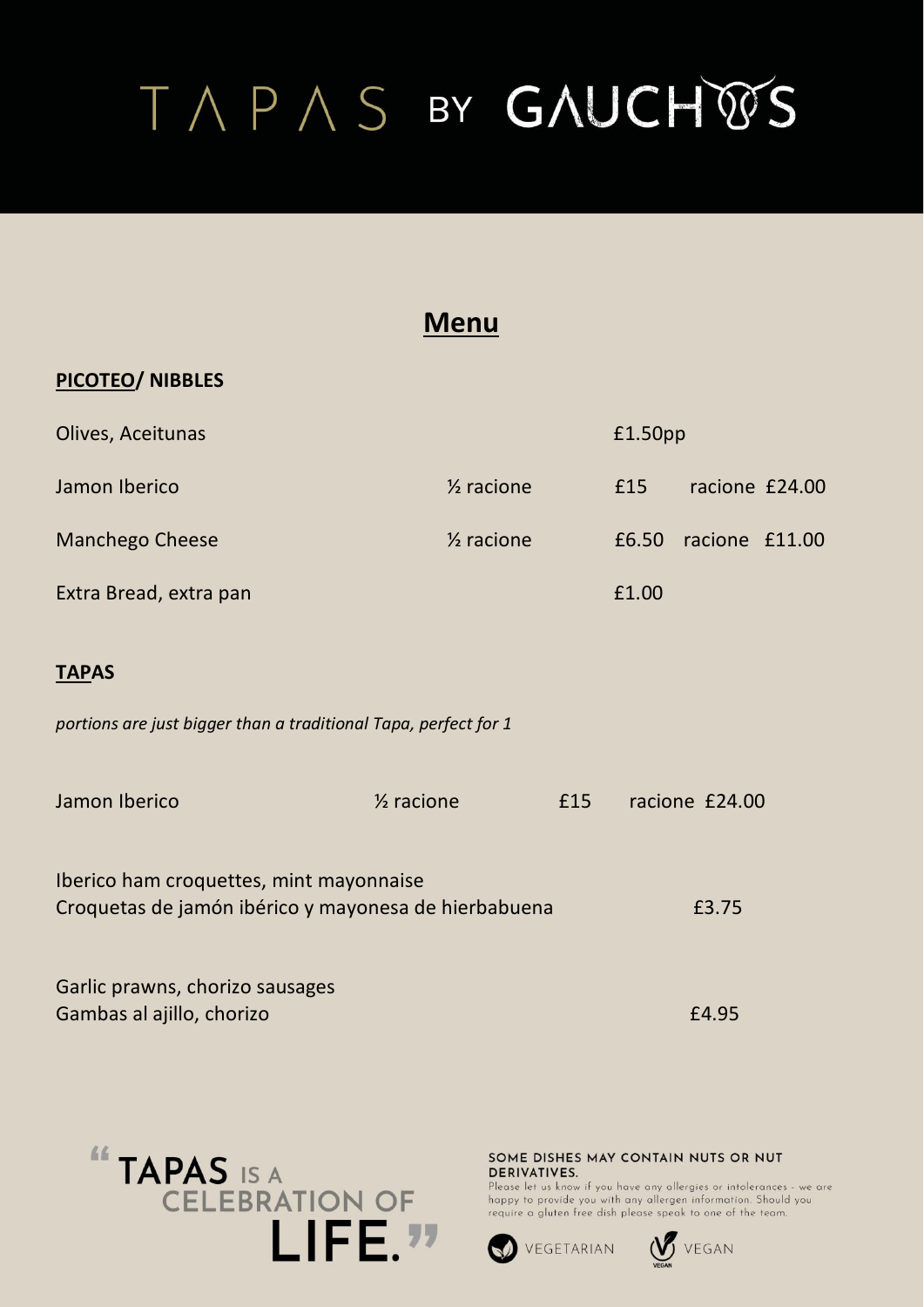| Russian salad, pickles, red tuna                     |       |
|------------------------------------------------------|-------|
| Ensaladilla rusa con encurtidos y bonito             | £4.25 |
| Seaweed omelette, katsuobuchi                        |       |
| Tortilla de algas con katsuobuchi                    | £4.95 |
| Aubergine tempura, hummus                            |       |
| Berenjenas en tempura con hummus                     | £3.75 |
| Rosada, (Kingklip white fish) Sevillano style        |       |
| Rosada en adobo " Sevillano "                        | £4.75 |
| Mill-feuille, black pudding, apple                   |       |
| Milhojas de morcilla y manzana                       | £4.75 |
| Meat balls, Moroccan style.                          |       |
| Albondigas al estilo Marroquí                        | £3.95 |
| Panko chicken, curried mango sauce                   |       |
| Pollo-panko con salsa de mango/curry                 | £3.95 |
| Seabass ceviche, tiger milk, raspberries             |       |
| Ceviche de lubina con " leche de tigre " y frambuesa | £4.95 |



#### SOME DISHES MAY CONTAIN NUTS OR NUT DERIVATIVES.



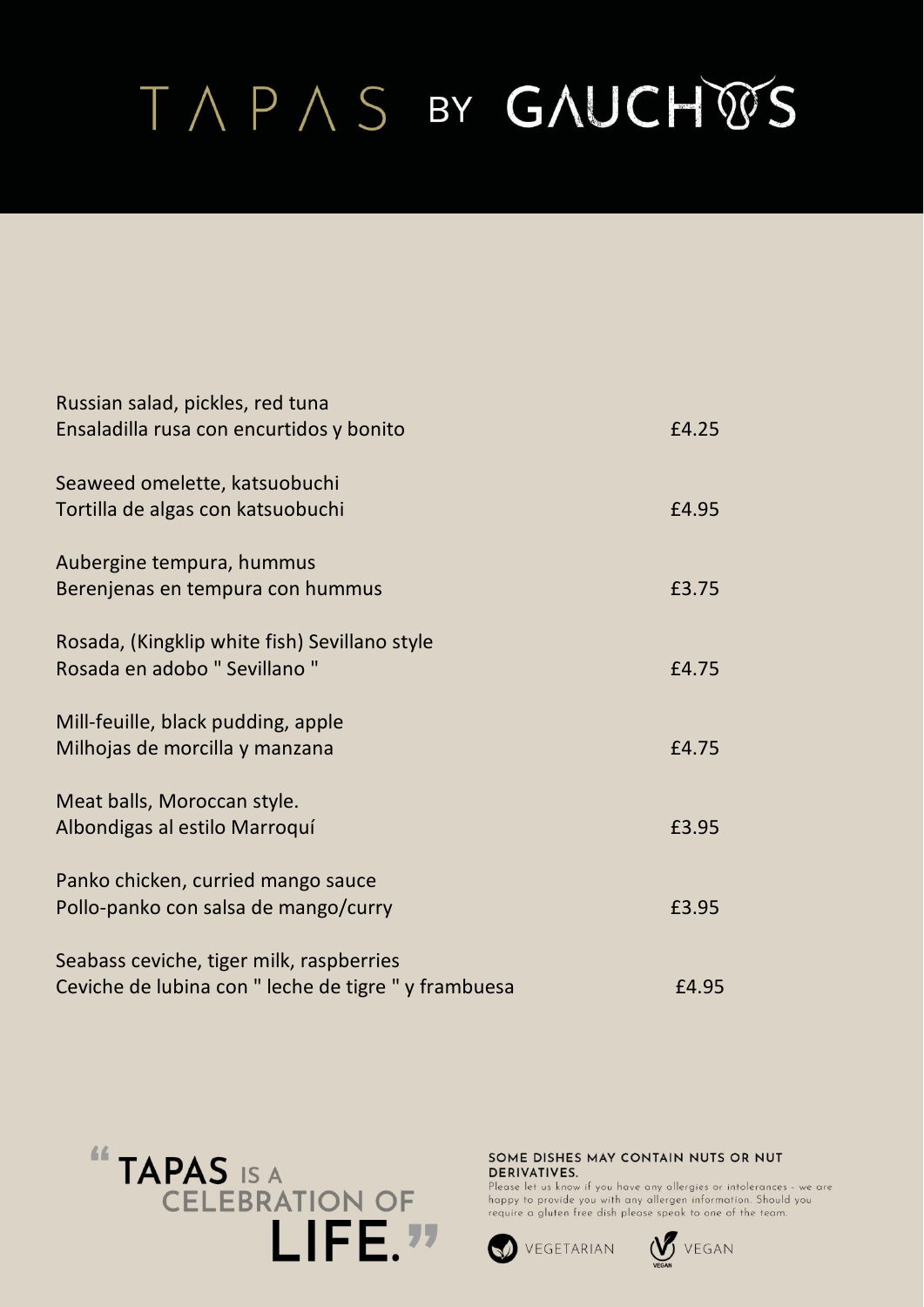| Vegetables, prawns, noodles                             |       |
|---------------------------------------------------------|-------|
| Noodles con verduritas y langostinos                    | £4.75 |
| Creamed potatoes, trufle soft poached egg               |       |
| Cremoso de patata y trufa con huevo a baja temperatura  | £4.75 |
| Pumpking gnocchi, caramelised pear, gorgonzola          |       |
| Noquis de calabaza con pera caramelizada y gorgonzola   | £4.95 |
| Cuttlefish with potatoes                                |       |
| Patatas con jibia                                       | £4.75 |
| Chorizo in cider                                        |       |
| Chorizos a la sidra                                     | £3.75 |
| Lentils, duck confit                                    |       |
| Lentejas y confit de pato                               | £5.00 |
| Cod, tomato cancase, basil                              |       |
| Bacalao concasè de tomate y albahaca                    | £5.50 |
| Bulls tail (oxtail) cannelloni, smoked idiazanal cheese |       |
| Canelon de rabo de toro e Idiazabal ahumado             | £5.25 |
| Teriyaki pork presa, shitake mushrooms, garlic          |       |
| Presa teriyaki con shitakes y ajetes                    | £5.25 |



SOME DISHES MAY CONTAIN NUTS OR NUT DERIVATIVES.



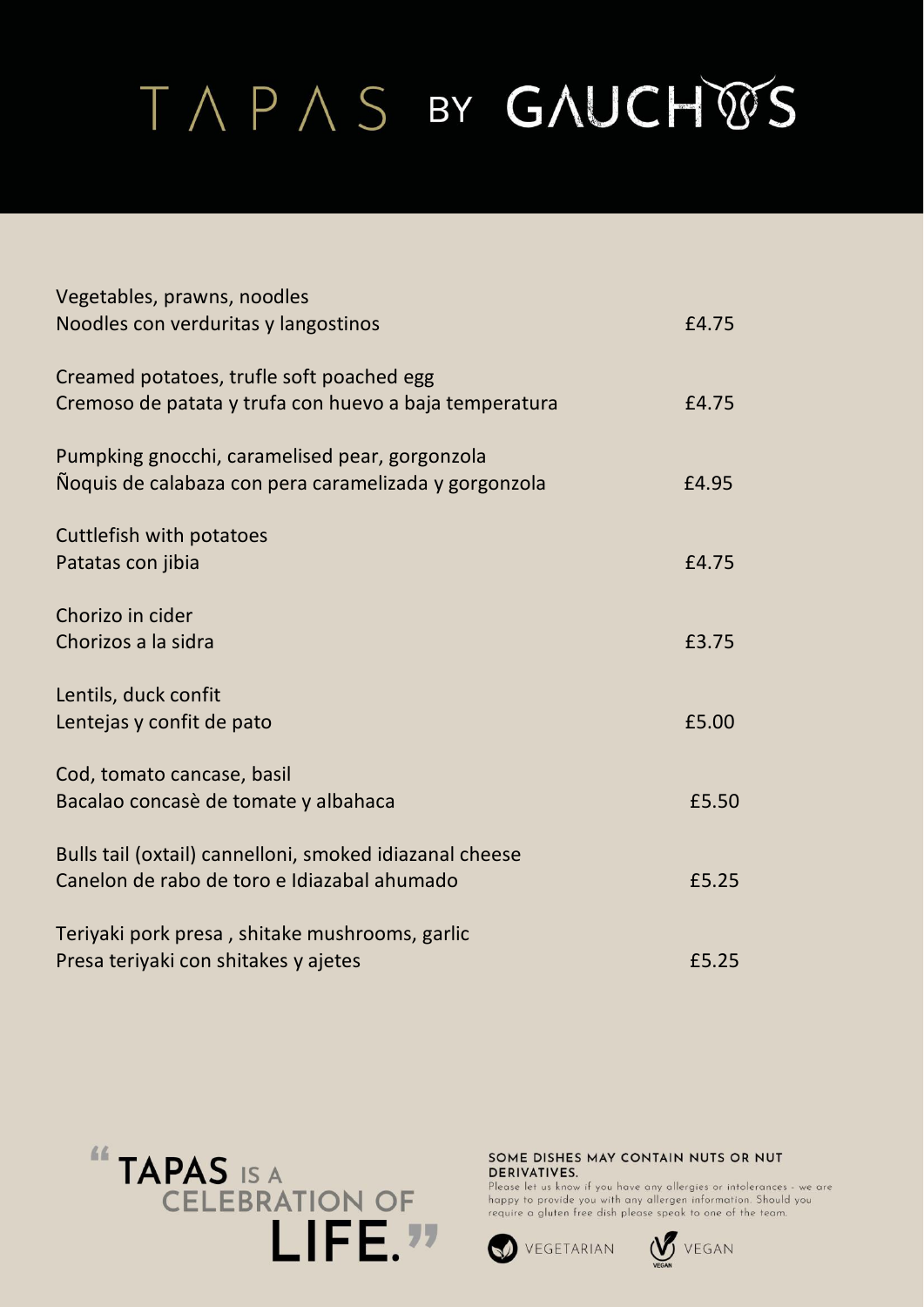| Steak tartar                                   |       |
|------------------------------------------------|-------|
| Steak tartar y yema curada                     | £6.00 |
| <b>Beef Stroganoff</b>                         |       |
| Stroganoff de ternera                          | £5.95 |
| Beef fillet, taco green (mojo, Canarian) sauce |       |
| Taco de solomillo con mojo verde               | £6.50 |
| Classic tomato salad                           |       |
| Tomate aliñado                                 | £3.50 |
| Mixed green salad                              |       |
| Ensalada Mixta                                 | £3.50 |
| Chips                                          |       |
| Papas fritas                                   | £3.50 |



#### SOME DISHES MAY CONTAIN NUTS OR NUT DERIVATIVES.